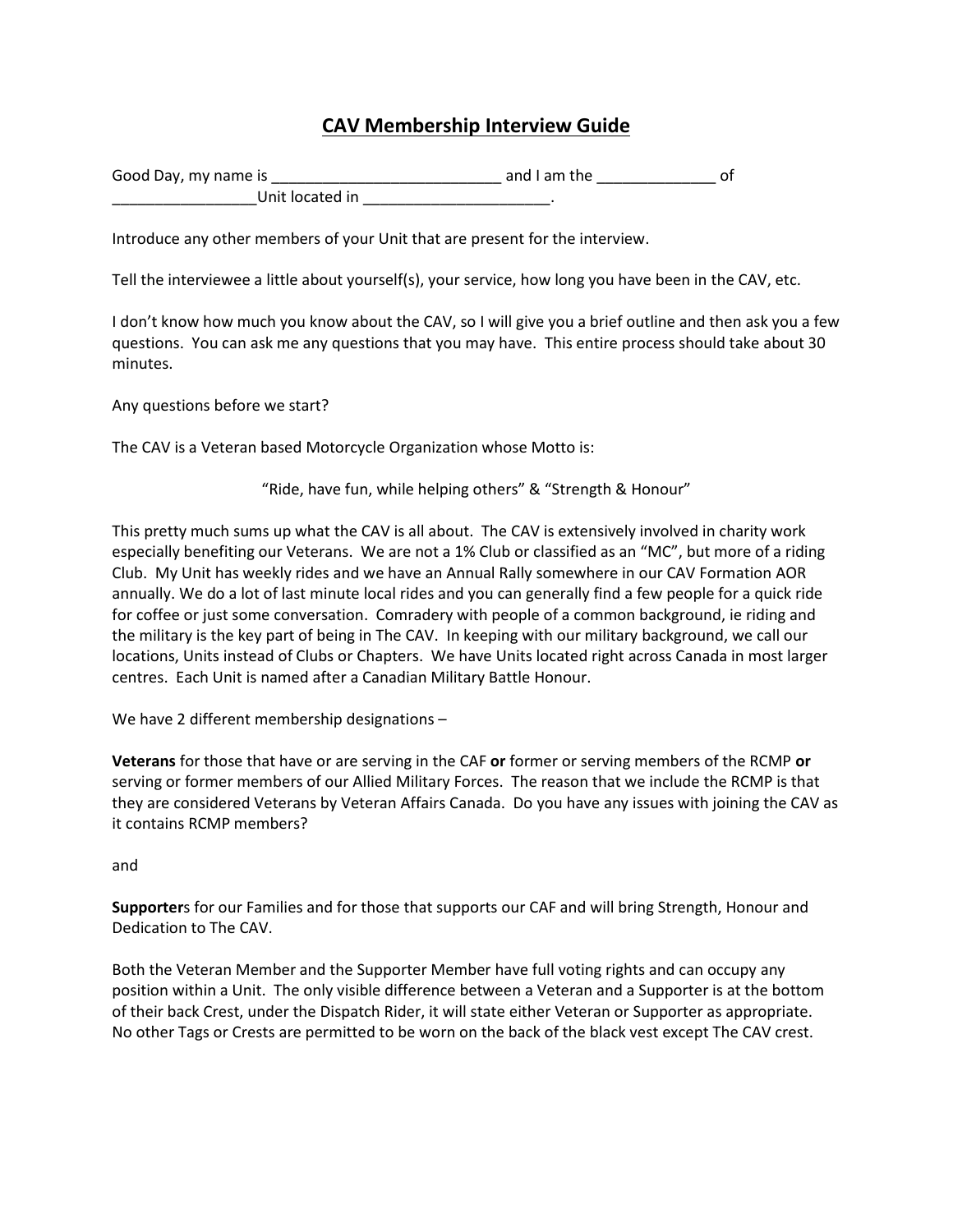The CAV is organized with a National HQ and 3 Formations.

- National HQ is currently located in London, ON
- 1 CAV is Ontario, Quebec & Nunavut
- 2 CAV is Atlantic Canada, and
- 3 CAV Western Canada.

We have a written Constitution and a Ride Manual, both which are available for you to read if you haven't already done so and are located on The CAV websit[e www.thecav.ca.](http://www.thecav.ca/) I highly encourage you to go to this site.

Have you any questions so far? (answer any questions)

We now have a few questions for you, if you don't mind -

Q1. Do you Ride? Yes \_\_ No \_\_ How long have you been riding? \_\_\_\_ years and do you have your Full Motorcycle Licence? \_\_\_\_\_\_\_\_\_\_\_\_\_\_\_

Do you ride in groups or by yourself?

Do you currently have a bike (s) and if so what type of bike (s)?

\_\_\_\_\_\_\_\_\_\_\_\_\_\_\_\_\_\_\_\_\_\_\_\_\_\_\_\_\_\_\_\_\_\_\_\_\_\_\_\_\_\_\_\_\_\_\_\_\_\_\_\_\_\_\_\_\_\_\_\_\_\_\_\_\_\_\_\_\_\_\_\_\_\_\_\_\_\_\_\_\_\_\_\_ Note - If the applicant does not ride a bike then ask the question … Why would you want to join a riding organization?

\_\_\_\_\_\_\_\_\_\_\_\_\_\_\_\_\_\_\_\_\_\_\_\_\_\_\_\_\_\_\_\_\_\_\_\_\_\_\_\_\_\_\_\_\_\_\_\_\_\_\_\_\_\_\_\_\_\_\_\_\_\_\_\_\_\_\_\_\_\_\_\_\_\_\_\_\_\_\_\_\_\_\_\_\_

\_\_\_\_\_\_\_\_\_\_\_\_\_\_\_\_\_\_\_\_\_\_\_\_\_\_\_\_\_\_\_\_\_\_\_\_\_\_\_\_\_\_\_\_\_\_\_\_\_\_\_\_\_\_\_\_\_\_\_\_\_\_\_\_\_\_\_\_\_\_\_\_\_\_\_\_\_\_\_\_\_\_\_\_\_ \_\_\_\_\_\_\_\_\_\_\_\_\_\_\_\_\_\_\_\_\_\_\_\_\_\_\_\_\_\_\_\_\_\_\_\_\_\_\_\_\_\_\_\_\_\_\_\_\_\_\_\_\_\_\_\_\_\_\_\_\_\_\_\_\_\_\_\_\_\_\_\_\_\_\_\_\_\_\_\_\_\_\_\_\_ \_\_\_\_\_\_\_\_\_\_\_\_\_\_\_\_\_\_\_\_\_\_\_\_\_\_\_\_\_\_\_\_\_\_\_\_\_\_\_\_\_\_\_\_\_\_\_\_\_\_\_\_\_\_\_\_\_\_\_\_\_\_\_\_\_\_\_\_\_\_\_\_\_\_\_\_\_\_\_\_\_\_\_\_\_

If you do not currently ride and do not have a bike are you planning on getting your bike license and/or a bike in the future? \_\_\_\_\_\_\_\_\_\_\_\_\_\_\_\_\_\_\_\_\_\_\_\_\_\_\_\_\_\_\_\_\_\_\_\_\_\_\_\_\_\_\_\_\_\_\_\_\_\_\_\_\_\_\_\_\_\_\_\_\_\_

Q2. Where did you hear about the CAV and do you have any friends in the CAV?

\_\_\_\_\_\_\_\_\_\_\_\_\_\_\_\_\_\_\_\_\_\_\_\_\_\_\_\_\_\_\_\_\_\_\_\_\_\_\_\_\_\_\_\_\_\_\_\_\_\_\_\_\_\_\_\_\_\_\_\_\_\_\_\_\_\_\_\_\_\_\_

Q3. What do you know about the CAV?

Q4. Do you believe you qualify as a Veteran or a Supporter considering the definition I just told you?

\_\_\_\_\_\_\_\_\_\_\_\_\_\_\_\_\_\_\_\_\_\_\_\_\_\_\_\_\_\_\_\_\_\_\_\_\_\_\_\_\_\_\_\_\_\_\_\_\_\_\_\_\_\_\_\_\_\_\_\_\_\_\_\_\_\_\_\_\_\_\_\_\_\_\_\_\_\_\_\_\_\_\_\_\_ \_\_\_\_\_\_\_\_\_\_\_\_\_\_\_\_\_\_\_\_\_\_\_\_\_\_\_\_\_\_\_\_\_\_\_\_\_\_\_\_\_\_\_\_\_\_\_\_\_\_\_\_\_\_\_\_\_\_\_\_\_\_\_\_\_\_\_\_\_\_\_\_\_\_\_\_\_\_\_\_\_\_\_\_\_ \_\_\_\_\_\_\_\_\_\_\_\_\_\_\_\_\_\_\_\_\_\_\_\_\_\_\_\_\_\_\_\_\_\_\_\_\_\_\_\_\_\_\_\_\_\_\_\_\_\_\_\_\_\_\_\_\_\_\_\_\_\_\_\_\_\_\_\_\_\_\_\_\_\_\_\_\_\_\_\_\_\_\_\_\_

**Veteran** 

Supporter \_\_\_\_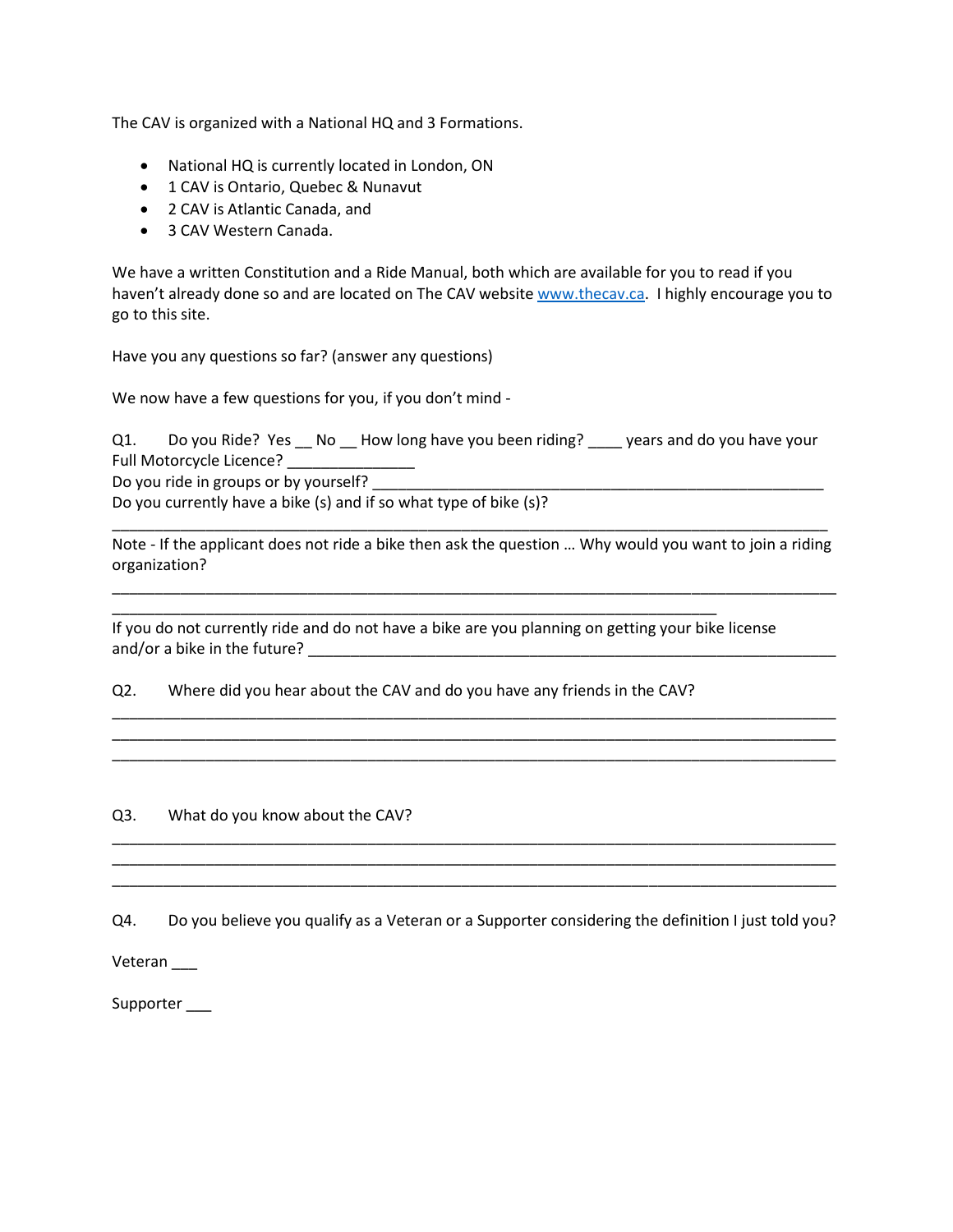Q5. What is/was your MOC, Rank, Unit(s) and where did you serve? Do you have a copy of your release form? Under which conditions were you released?

Note: If this person informs you that his only service is that of a CIC Officer (now called COATS) tell him that according to the CAV Constitution he is welcome to join but he must apply to join The CAV as a Supporter).

\_\_\_\_\_\_\_\_\_\_\_\_\_\_\_\_\_\_\_\_\_\_\_\_\_\_\_\_\_\_\_\_\_\_\_\_\_\_\_\_\_\_\_\_\_\_\_\_\_\_\_\_\_\_\_\_\_\_\_\_\_\_\_\_\_\_\_\_\_\_\_\_\_\_\_\_\_\_\_\_\_\_\_\_\_ \_\_\_\_\_\_\_\_\_\_\_\_\_\_\_\_\_\_\_\_\_\_\_\_\_\_\_\_\_\_\_\_\_\_\_\_\_\_\_\_\_\_\_\_\_\_\_\_\_\_\_\_\_\_\_\_\_\_\_\_\_\_\_\_\_\_\_\_\_\_\_\_\_\_\_\_\_\_\_\_\_\_\_\_\_ \_\_\_\_\_\_\_\_\_\_\_\_\_\_\_\_\_\_\_\_\_\_\_\_\_\_\_\_\_\_\_\_\_\_\_\_\_\_\_\_\_\_\_\_\_\_\_\_\_\_\_\_\_\_\_\_\_\_\_\_\_\_\_\_\_\_\_\_\_\_\_\_\_\_\_\_\_\_\_\_\_\_\_\_\_

\_\_\_\_\_\_\_\_\_\_\_\_\_\_\_\_\_\_\_\_\_\_\_\_\_\_\_\_\_\_\_\_\_\_\_\_\_\_\_\_\_\_\_\_\_\_\_\_\_\_\_\_\_\_\_\_\_\_\_\_\_\_\_\_\_\_\_\_\_\_\_\_\_\_\_\_\_\_\_\_\_\_\_\_\_ \_\_\_\_\_\_\_\_\_\_\_\_\_\_\_\_\_\_\_\_\_\_\_\_\_\_\_\_\_\_\_\_\_\_\_\_\_\_\_\_\_\_\_\_\_\_\_\_\_\_\_\_\_\_\_\_\_\_\_\_\_\_\_\_\_\_\_\_\_\_\_\_\_\_\_\_\_\_\_\_\_\_\_\_\_ \_\_\_\_\_\_\_\_\_\_\_\_\_\_\_\_\_\_\_\_\_\_\_\_\_\_\_\_\_\_\_\_\_\_\_\_\_\_\_\_\_\_\_\_\_\_\_\_\_\_\_\_\_\_\_\_\_\_\_\_\_\_\_\_\_\_\_\_\_\_\_\_\_\_\_\_\_\_\_\_\_\_\_\_\_

Q6. Are you retired or still serving/working?

Q7. What is/was your civilian job, how long have you been employed there, where is it located?

\_\_\_\_\_\_\_\_\_\_\_\_\_\_\_\_\_\_\_\_\_\_\_\_\_\_\_\_\_\_\_\_\_\_\_\_\_\_\_\_\_\_\_\_\_\_\_\_\_\_\_\_\_\_\_\_\_\_\_\_\_\_\_\_\_\_\_\_\_\_\_\_\_\_\_\_\_\_\_\_\_\_\_\_\_ \_\_\_\_\_\_\_\_\_\_\_\_\_\_\_\_\_\_\_\_\_\_\_\_\_\_\_\_\_\_\_\_\_\_\_\_\_\_\_\_\_\_\_\_\_\_\_\_\_\_\_\_\_\_\_\_\_\_\_\_\_\_\_\_\_\_\_\_\_\_\_\_\_\_\_\_\_\_\_\_\_\_\_\_\_

Q8. Where do you live? Letter that the set of the set of the set of the set of the set of the set of the set of the set of the set of the set of the set of the set of the set of the set of the set of the set of the set of

Q9. Are you on Facebook and do you have an email address? (Explain the 3 CAV website and FB pages including your Unit page).

Q10. Does you spouse/significant other ride with you? Would they be interested in joining the CAV?

\_\_\_\_\_\_\_\_\_\_\_\_\_\_\_\_\_\_\_\_\_\_\_\_\_\_\_\_\_\_\_\_\_\_\_\_\_\_\_\_\_\_\_\_\_\_\_\_\_\_\_\_\_\_\_\_\_\_\_\_\_\_\_\_\_\_\_\_\_\_\_\_\_\_\_\_\_\_\_\_\_\_\_\_\_ \_\_\_\_\_\_\_\_\_\_\_\_\_\_\_\_\_\_\_\_\_\_\_\_\_\_\_\_\_\_\_\_\_\_\_\_\_\_\_\_\_\_\_\_\_\_\_\_\_\_\_\_\_\_\_\_\_\_\_\_\_\_\_\_\_\_\_\_\_\_\_\_\_\_\_\_\_\_\_\_\_\_\_\_\_

\_\_\_\_\_\_\_\_\_\_\_\_\_\_\_\_\_\_\_\_\_\_\_\_\_\_\_\_\_\_\_\_\_\_\_\_\_\_\_\_\_\_\_\_\_\_\_\_\_\_\_\_\_\_\_\_\_\_\_\_\_\_\_\_\_\_\_\_\_\_\_\_\_\_\_\_\_\_\_\_\_\_\_\_\_ \_\_\_\_\_\_\_\_\_\_\_\_\_\_\_\_\_\_\_\_\_\_\_\_\_\_\_\_\_\_\_\_\_\_\_\_\_\_\_\_\_\_\_\_\_\_\_\_\_\_\_\_\_\_\_\_\_\_\_\_\_\_\_\_\_\_\_\_\_\_\_\_\_\_\_\_\_\_\_\_\_\_\_\_\_

Q11. Are you a member or in the Executive of any other Motorcycle Organization or Club? If so what are they? Do you support or have friends in a 1% Club? (if so, communicate The CAV's position).

\_\_\_\_\_\_\_\_\_\_\_\_\_\_\_\_\_\_\_\_\_\_\_\_\_\_\_\_\_\_\_\_\_\_\_\_\_\_\_\_\_\_\_\_\_\_\_\_\_\_\_\_\_\_\_\_\_\_\_\_\_\_\_\_\_\_\_\_\_\_\_\_\_\_\_\_\_\_\_\_\_\_\_\_\_ \_\_\_\_\_\_\_\_\_\_\_\_\_\_\_\_\_\_\_\_\_\_\_\_\_\_\_\_\_\_\_\_\_\_\_\_\_\_\_\_\_\_\_\_\_\_\_\_\_\_\_\_\_\_\_\_\_\_\_\_\_\_\_\_\_\_\_\_\_\_\_\_\_\_\_\_\_\_\_\_\_\_\_\_\_

\_\_\_\_\_\_\_\_\_\_\_\_\_\_\_\_\_\_\_\_\_\_\_\_\_\_\_\_\_\_\_\_\_\_\_\_\_\_\_\_\_\_\_\_\_\_\_\_\_\_\_\_\_\_\_\_\_\_\_\_\_\_\_\_\_\_\_\_\_\_\_\_\_\_\_\_\_\_\_\_\_\_\_\_\_ \_\_\_\_\_\_\_\_\_\_\_\_\_\_\_\_\_\_\_\_\_\_\_\_\_\_\_\_\_\_\_\_\_\_\_\_\_\_\_\_\_\_\_\_\_\_\_\_\_\_\_\_\_\_\_\_\_\_\_\_\_\_\_\_\_\_\_\_\_\_\_\_\_\_\_\_\_\_\_\_\_\_\_\_\_

\_\_\_\_\_\_\_\_\_\_\_\_\_\_\_\_\_\_\_\_\_\_\_\_\_\_\_\_\_\_\_\_\_\_\_\_\_\_\_\_\_\_\_\_\_\_\_\_\_\_\_\_\_\_\_\_\_\_\_\_\_\_\_\_\_\_\_\_\_\_\_\_\_\_\_\_\_\_\_\_\_\_\_\_\_ \_\_\_\_\_\_\_\_\_\_\_\_\_\_\_\_\_\_\_\_\_\_\_\_\_\_\_\_\_\_\_\_\_\_\_\_\_\_\_\_\_\_\_\_\_\_\_\_\_\_\_\_\_\_\_\_\_\_\_\_\_\_\_\_\_\_\_\_\_\_\_\_\_\_\_\_\_\_\_\_\_\_\_\_\_

\_\_\_\_\_\_\_\_\_\_\_\_\_\_\_\_\_\_\_\_\_\_\_\_\_\_\_\_\_\_\_\_\_\_\_\_\_\_\_\_\_\_\_\_\_\_\_\_\_\_\_\_\_\_\_\_\_\_\_\_\_\_\_\_\_\_\_\_\_\_\_\_\_\_\_\_\_\_\_\_\_\_\_\_\_ \_\_\_\_\_\_\_\_\_\_\_\_\_\_\_\_\_\_\_\_\_\_\_\_\_\_\_\_\_\_\_\_\_\_\_\_\_\_\_\_\_\_\_\_\_\_\_\_\_\_\_\_\_\_\_\_\_\_\_\_\_\_\_\_\_\_\_\_\_\_\_\_\_\_\_\_\_\_\_\_\_\_\_\_\_

Q12. Why do you want to join the CAV?

Q13. What do you expect to get out of being a Member of the CAV?

Q14. What do you bring to the CAV?